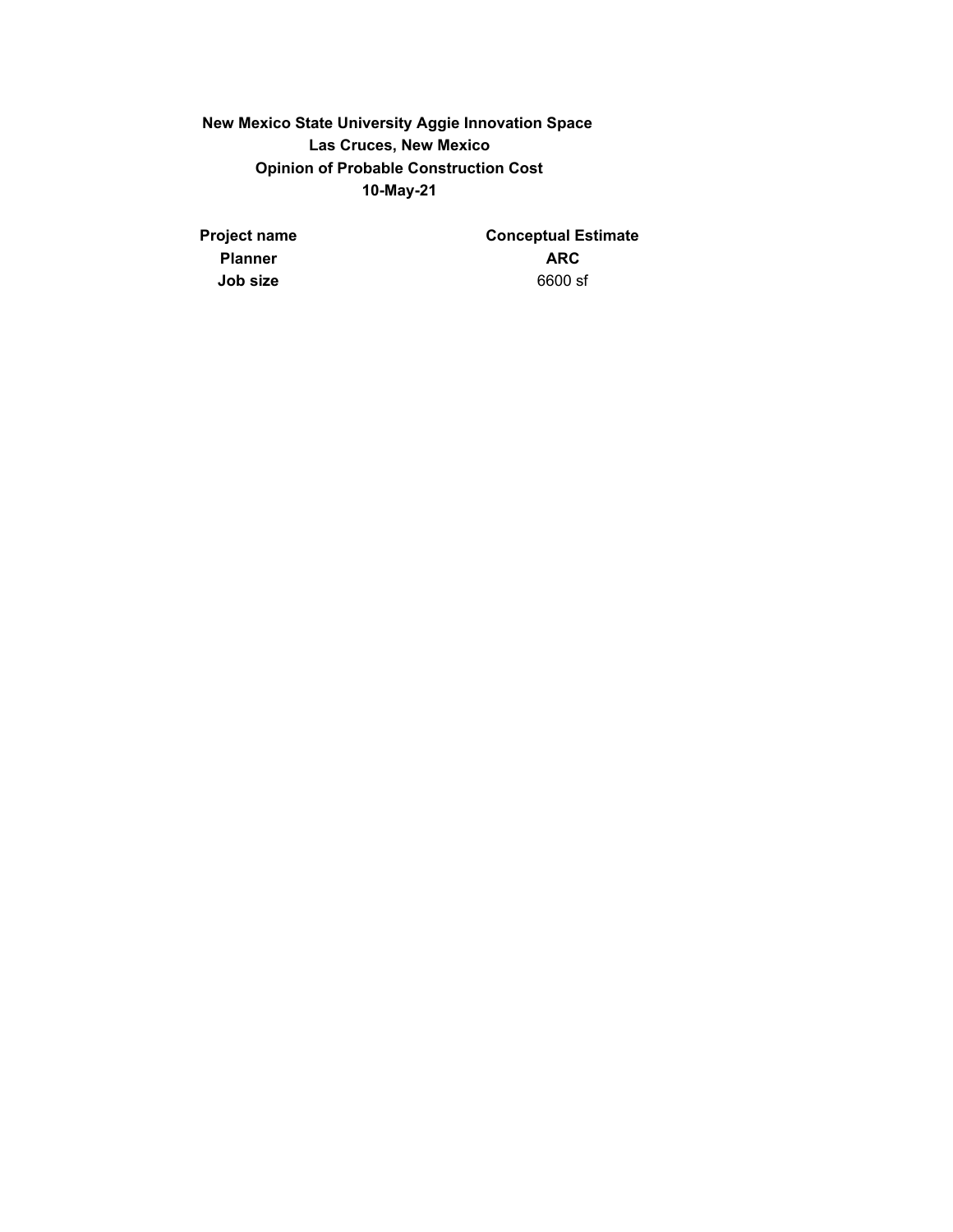|        |                                                                                                                                     |                    | Total            |                  |
|--------|-------------------------------------------------------------------------------------------------------------------------------------|--------------------|------------------|------------------|
|        | <b>Description</b>                                                                                                                  | <b>Takeoff Qty</b> | <b>Unit Cost</b> | Amount           |
| 20000  | <b>EXISTING CONDITIONS</b>                                                                                                          |                    |                  |                  |
| 030513 | <b>Selective Demolition</b>                                                                                                         |                    |                  |                  |
|        |                                                                                                                                     |                    |                  |                  |
|        | Cut opening in existing wall for corridor extension, prep surfaces                                                                  | $1.00$ $ls$        | 1,000.00 /ls     | 1,000            |
|        | Misc. pavement and utility removals at addition area                                                                                | 8,400.00 sf        | $1.25$ /sf       | 10,500           |
|        | <b>Selective Demolition</b>                                                                                                         |                    |                  | 11,500           |
|        |                                                                                                                                     |                    |                  |                  |
|        | <b>EXISTING CONDITIONS</b>                                                                                                          |                    |                  | 11,500           |
|        |                                                                                                                                     |                    |                  |                  |
| 030000 | <b>CONCRETE</b>                                                                                                                     |                    |                  |                  |
| 030513 | <b>Concrete Surface Treatments</b>                                                                                                  |                    |                  |                  |
|        |                                                                                                                                     |                    |                  |                  |
|        | Concrete sealer                                                                                                                     | 4,375.00 sf        | 2.00 /sf         | 8,750            |
|        | <b>Concrete Surface Treatments</b>                                                                                                  |                    |                  | 8,750            |
|        |                                                                                                                                     |                    |                  |                  |
| 033100 | <b>Structural Concrete</b>                                                                                                          |                    |                  |                  |
|        | Footings & stem walls, incl excavation and backfill                                                                                 | 6,600.00 sf        | 12.50 /sf        | 82,500           |
|        | 4" slab on grade on 4" Aggregate Base Course                                                                                        | 6,600.00 sf        | 7.25 /sf         | 47,850           |
|        | <b>Structural Concrete</b>                                                                                                          |                    |                  | 130,350          |
|        |                                                                                                                                     |                    |                  |                  |
|        |                                                                                                                                     |                    |                  |                  |
|        | <b>CONCRETE</b>                                                                                                                     |                    |                  | 139,100          |
|        |                                                                                                                                     |                    |                  |                  |
| 050000 | <b>METALS</b>                                                                                                                       |                    |                  |                  |
| 051200 | <b>Structural Steel Framing</b>                                                                                                     |                    |                  |                  |
|        | Steel columns, beams, lateral bracing, roof joists and misc. steel, for one story bldg. @ 15 lb/sf, max. ht. = 30', incl entry roof | 51.39 ton          | 6,000.00 /ton    | 308,340          |
|        | <b>Structural Steel Framing</b>                                                                                                     |                    |                  | 308,340          |
|        |                                                                                                                                     |                    |                  |                  |
|        |                                                                                                                                     |                    |                  |                  |
| 053123 | <b>Steel Roof Decking</b>                                                                                                           |                    |                  |                  |
|        | 1.5" B deck, 22 ga                                                                                                                  | 6,852.00 sf        | $5.00$ /sf       | 34,260           |
|        | <b>Steel Roof Decking</b>                                                                                                           |                    |                  | 34,260           |
|        |                                                                                                                                     |                    |                  |                  |
| 054000 | <b>Cold-Formed Metal Framing</b>                                                                                                    |                    |                  |                  |
|        | 6" metal studs, exterior walls, max. ht. = 30'                                                                                      | 3,385.00 sf        | 12.00 /sf        | 40,620           |
|        | <b>Cold-Formed Metal Framing</b>                                                                                                    |                    |                  | 40,620           |
|        |                                                                                                                                     |                    |                  |                  |
|        |                                                                                                                                     |                    |                  |                  |
|        |                                                                                                                                     |                    |                  |                  |
|        | <b>METALS</b>                                                                                                                       |                    |                  | 383,220          |
|        |                                                                                                                                     |                    |                  |                  |
| 060000 | <b>WOOD, PLASTICS AND COMPOSITES</b>                                                                                                |                    |                  |                  |
| 61053  | <b>Rough Carpentry</b>                                                                                                              |                    |                  |                  |
|        | Misc. blocking and backing                                                                                                          | $1.00$ $ls$        | 1,500.00 /ls     | 1,500            |
|        | <b>Rough Carpentry</b>                                                                                                              |                    |                  | 1,500            |
|        |                                                                                                                                     |                    |                  |                  |
|        |                                                                                                                                     |                    |                  |                  |
| 61643  | <b>Gypsum Sheathing</b>                                                                                                             |                    |                  |                  |
|        | 5/8" Densdeck at walls and back of parapets                                                                                         | 4,503.00 sf        | $3.00$ /sf       | 13,509           |
|        | <b>Gypsum Sheathing</b>                                                                                                             |                    |                  | 13,509           |
|        |                                                                                                                                     |                    |                  |                  |
|        | <b>WOOD, PLASTICS AND COMPOSITES</b>                                                                                                |                    |                  | 15,009           |
|        |                                                                                                                                     |                    |                  |                  |
| 070000 | <b>THERMAL AND MOISTURE PROTECTION</b>                                                                                              |                    |                  |                  |
|        |                                                                                                                                     |                    |                  |                  |
| 072100 | <b>Thermal Insulation</b>                                                                                                           |                    |                  |                  |
|        | 2" rigid perimeter insulation                                                                                                       | 452.00 sf          | $1.40$ /sf       | 633              |
|        | R-19 wall insulation                                                                                                                | 2,363.00 sf        | $1.25$ /sf       | 2,954            |
|        | <b>Thermal Insulation</b>                                                                                                           |                    |                  | 3,587            |
|        |                                                                                                                                     |                    |                  |                  |
| 072200 | Roof and Deck Insulation                                                                                                            |                    |                  |                  |
|        | Rigid roof insulation, tapered to drain, R-38                                                                                       | 6,852.00 sf        | 7.50 /sf         | 51,390           |
|        |                                                                                                                                     |                    |                  |                  |
|        | <b>Roof and Deck Insulation</b>                                                                                                     |                    |                  | 51,390           |
|        |                                                                                                                                     |                    |                  |                  |
| 072400 | <b>Exterior Insulation and Finish Systems</b>                                                                                       |                    |                  |                  |
|        | EIFS on 2" polystyrene, max. ht. = 30'                                                                                              | 3,385.00 sf        | 15.00 /sf        | 50,775           |
|        | <b>Exterior Insulation and Finish Systems</b>                                                                                       |                    |                  | 50,775           |
|        |                                                                                                                                     |                    |                  |                  |
| 072500 | <b>Weather Barriers</b>                                                                                                             |                    |                  |                  |
|        | Fluid applied weather barrier                                                                                                       | 3,385.00 sf        | 4.50 /sf         | 15,233           |
|        |                                                                                                                                     |                    |                  |                  |
|        | <b>Weather Barriers</b>                                                                                                             |                    |                  | 15,233           |
|        |                                                                                                                                     |                    |                  |                  |
| 074000 | Metal panel soffit                                                                                                                  |                    |                  |                  |
|        | Metal panel soffit, extr.<br><b>Metal panel soffit</b>                                                                              | 252.00 sf          | 42.00 /sf        | 10,584<br>10,584 |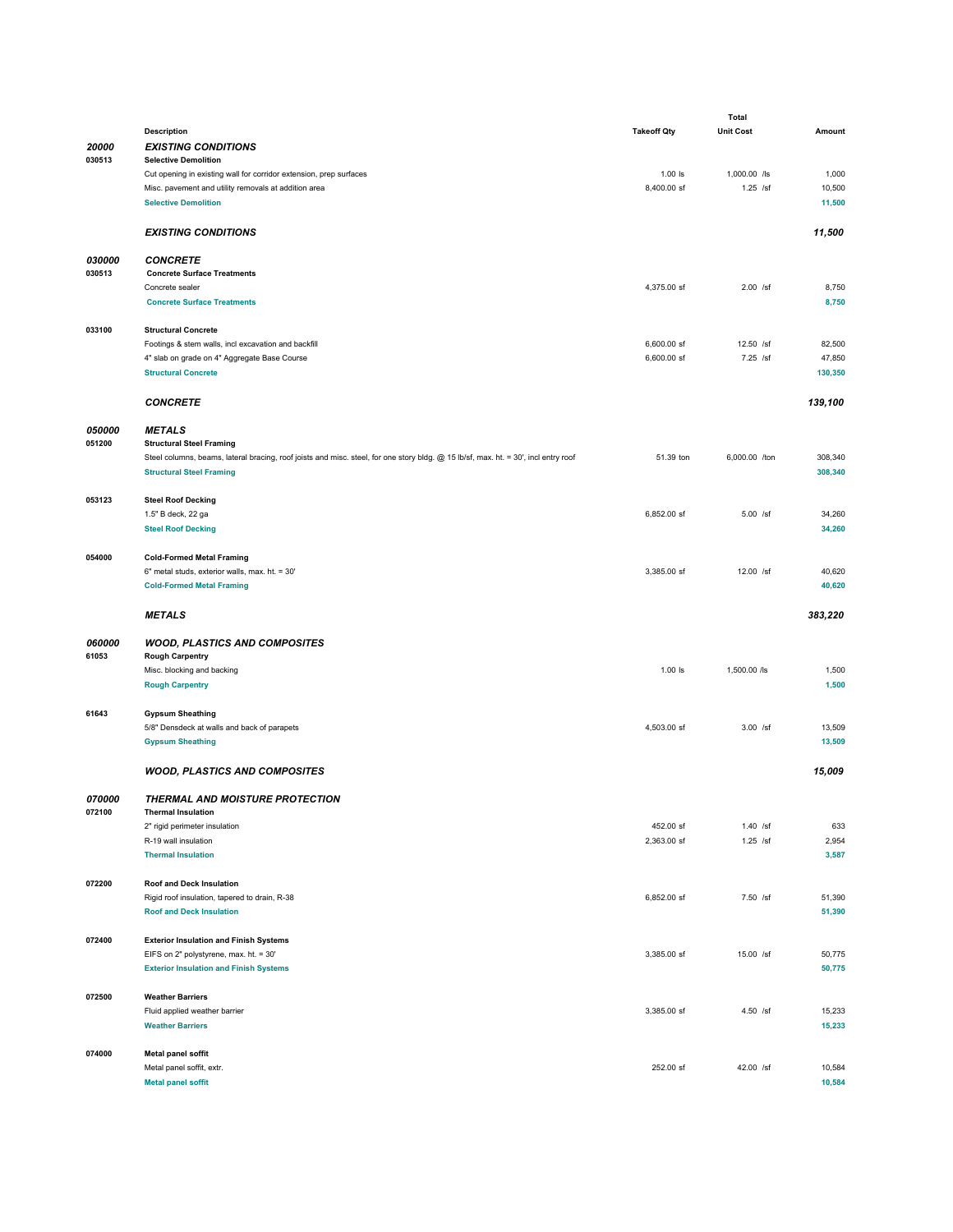| 075400 | <b>Thermoplastic Membrane Roofing</b>                                                                                      |              |              |         |
|--------|----------------------------------------------------------------------------------------------------------------------------|--------------|--------------|---------|
|        | Thermoplastic Olefin Roofing, 80 mil fleeceback                                                                            | 68.50 sq     | 1,400.00 /sq | 95,900  |
|        | TPO flashings, run membrane to top of parapet                                                                              | 2,020.00 sf  | 15.00 /sf    | 30,300  |
|        | <b>Thermoplastic Membrane Roofing</b>                                                                                      |              |              | 126,200 |
|        |                                                                                                                            |              |              |         |
| 076200 | Sheet Metal Flashing and Trim                                                                                              |              |              |         |
|        | Metal coping cap                                                                                                           | 292.00 lf    | 36.00 /lf    | 10,512  |
|        | <b>Sheet Metal Flashing and Trim</b>                                                                                       |              |              | 10,512  |
|        |                                                                                                                            |              |              |         |
| 079200 | <b>Joint Sealants</b>                                                                                                      |              |              |         |
|        | Misc. sealants                                                                                                             | $1.00$ $ls$  | 3,500.00 /ls | 3,500   |
|        | 2" expansion joint at existing bldg roof                                                                                   | 156.00 lf    | 65.00 /lf    | 10,140  |
|        | Surface Mount Exterior Expansion Joint @ existing bldg wall                                                                | 41.00 lf     | 40.00 /lf    | 1,640   |
|        | <b>Joint Sealants</b>                                                                                                      |              |              | 15,280  |
|        |                                                                                                                            |              |              |         |
|        | <b>THERMAL AND MOISTURE PROTECTION</b>                                                                                     |              |              | 283,560 |
|        |                                                                                                                            |              |              |         |
| 080000 | <b>OPENINGS</b>                                                                                                            |              |              |         |
| 081700 | <b>Integrated Door Opening Assemblies</b>                                                                                  |              |              |         |
|        | Intr wd dr/hm frm/hw single w/ view lite                                                                                   | 7.00 ea      | 1,750.00 /ea | 12,250  |
|        | Intr wd dr/hm frm/hw double w/ view lite                                                                                   | 3.00 ea      | 2,400.00 /ea | 7,200   |
|        | Extr HM dr/hm frm/hw double                                                                                                | 1.00 ea      | 2,000.00 /ea | 2,000   |
|        | Remove and replace 10' x 10' overhead door                                                                                 | 1.00 ea      | 6,500.00 /ea | 6,500   |
|        | <b>Integrated Door Opening Assemblies</b>                                                                                  |              |              | 27,950  |
|        |                                                                                                                            |              |              |         |
| 084300 | <b>Storefronts</b>                                                                                                         |              |              |         |
|        | 3/4" Temp all-glass double door and hardware                                                                               | 2.00 ea      | 4,800.00 /ea | 9,600   |
|        | Storefront glazing, complete                                                                                               | 344.00 sf    | 60.00 /sf    | 20,640  |
|        | Interior glazing in frame                                                                                                  | 480.00 sf    | 52.00 /sf    | 24,960  |
|        | Exterior glazing in frame                                                                                                  | 905.00 sf    | 56.00 /sf    | 50,680  |
|        | <b>Storefronts</b>                                                                                                         |              |              | 105,880 |
|        |                                                                                                                            |              |              |         |
| 084500 | <b>Translucent Wall and Roof Assemblies</b>                                                                                |              |              |         |
|        | Skylight barrel vault                                                                                                      | 560.00 sf    | 180.00 /sf   | 100,800 |
|        | <b>Translucent Wall and Roof Assemblies</b>                                                                                |              |              | 100,800 |
|        |                                                                                                                            |              |              |         |
|        |                                                                                                                            |              |              |         |
|        |                                                                                                                            |              |              |         |
|        | <b>OPENINGS</b>                                                                                                            |              |              | 234,630 |
|        |                                                                                                                            |              |              |         |
| 090000 | <b>FINISHES</b>                                                                                                            |              |              |         |
| 090100 | <b>Maintenance of Finishes</b>                                                                                             |              |              |         |
|        | Patch and repair finishes in existing Machine Areas                                                                        | 5,950.00 sf  | 5.00 /sf     | 29,750  |
|        | <b>Maintenance of Finishes</b>                                                                                             |              |              | 29,750  |
|        |                                                                                                                            |              |              |         |
| 092100 | <b>Plaster and Gypsum Board Assemblies</b>                                                                                 |              |              |         |
|        | Stud wall, NLB, 20 ga, 16" OC, 4" wide, max. ht. = 30'                                                                     | 7,810.00 sf  | 4.60 /sf     | 35,926  |
|        | 5/8" X gyp bd, top layer taped and finished, double layer at Corridor, Lg. Work Area and 3D Equipment Room, max. ht. = 30' | 32,792.00 sf | $2.80$ /sf   | 91,818  |
|        | Gyp bd ceiling on metal framing                                                                                            | 1,680.00 sf  | 11.00 /sf    | 18,480  |
|        | <b>Plaster and Gypsum Board Assemblies</b>                                                                                 |              |              | 146,224 |
|        |                                                                                                                            |              |              |         |
| 092100 | <b>Tiling</b>                                                                                                              |              |              |         |
|        | Ceramic floor tile                                                                                                         | 1,510.00 sf  | 14.00 /sf    | 21,140  |
|        | Ceramic base                                                                                                               | 250.00 lf    | 12.00 /lf    | 3,000   |
|        | <b>Tiling</b>                                                                                                              |              |              | 24,140  |
|        |                                                                                                                            |              |              |         |
| 095100 | <b>Acoustical Ceilings</b>                                                                                                 |              |              |         |
|        | 2x4 lay-in grid and acoustical ceiling panels                                                                              | 1,904.00 sf  | 6.50 /sf     | 12,376  |
|        | <b>Acoustical Ceilings</b>                                                                                                 |              |              | 12,376  |
|        |                                                                                                                            |              |              |         |
| 96000  | Flooring                                                                                                                   |              |              |         |
|        | Resilient base                                                                                                             | 774.00 lf    | 3.50 /lf     | 2,709   |
|        | <b>VCT</b>                                                                                                                 | 1,228.00 sf  | 4.25 /sf     | 5,219   |
|        | <b>Flooring</b>                                                                                                            |              |              | 7,928   |
|        |                                                                                                                            |              |              |         |
| 099000 | Painting                                                                                                                   |              |              |         |
|        | Paint gyp bd wall                                                                                                          | 19,415.00 sf | $1.10$ /sf   | 21,357  |
|        | Paint gyp bd ceiling                                                                                                       | 1,680.00 sf  | $1.25$ /sf   | 2,100   |
|        | Paint exposed ceiling structure                                                                                            | 2,510.00 sf  | 7.00 /sf     | 17,570  |
|        | Paint/stain door and frame, single                                                                                         | 7.00 ea      | 140.00 /ea   | 980     |
|        | Paint/stain door and frame, double                                                                                         | 4.00 ea      | 200.00 /ea   | 800     |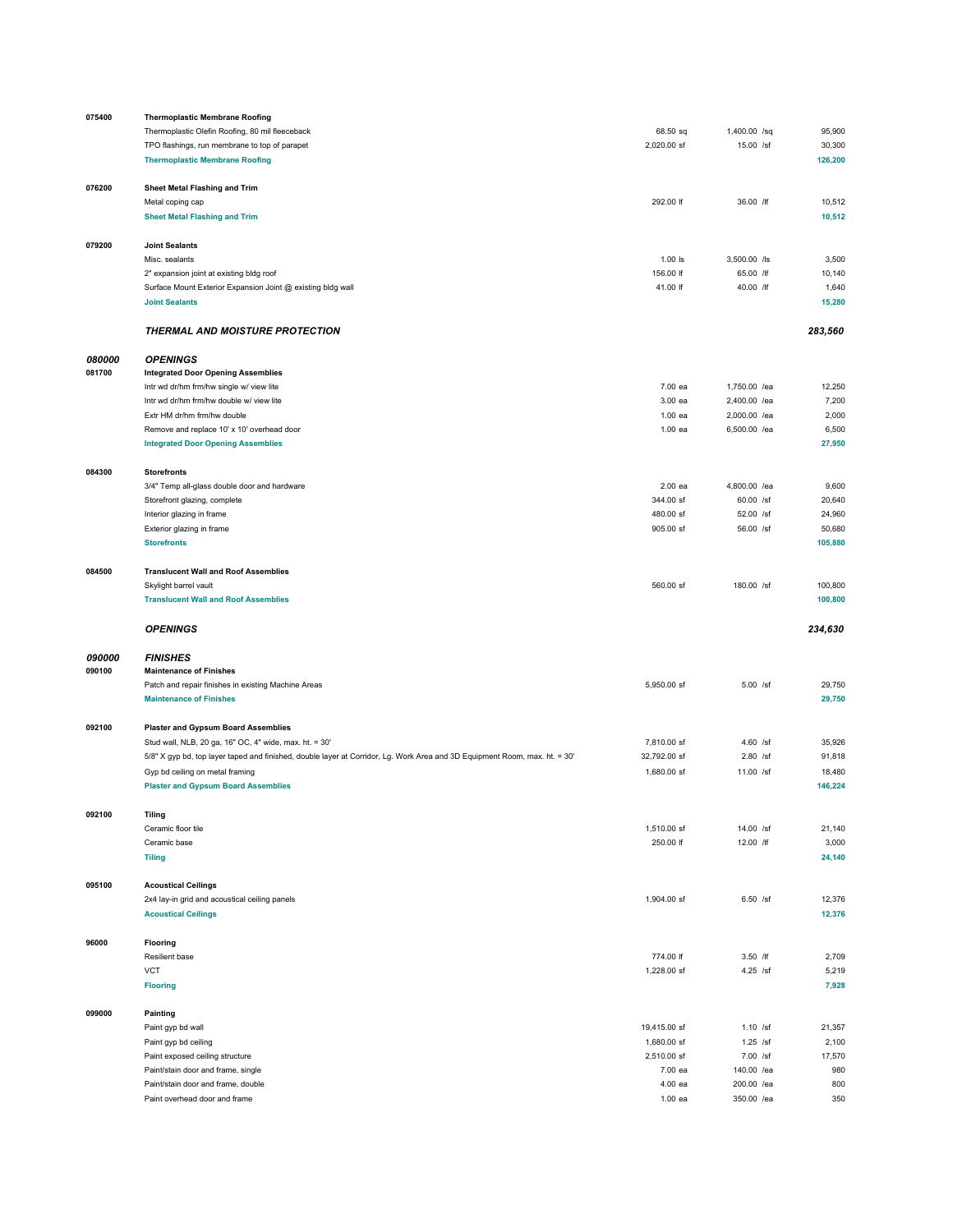|                  | <b>Painting</b>                                                                                                                                                                                                                                     |                          |                          | 43,157                              |
|------------------|-----------------------------------------------------------------------------------------------------------------------------------------------------------------------------------------------------------------------------------------------------|--------------------------|--------------------------|-------------------------------------|
|                  | <b>FINISHES</b>                                                                                                                                                                                                                                     |                          |                          | 263,574                             |
| 100000<br>100500 | <b>SPECIALTIES</b><br><b>Builders' Specialties</b><br>Builders' specialties allowance<br>Shade fins at windows<br><b>Builders Specialties</b>                                                                                                       | 6,600.00 sf<br>108.00 lf | $1.50$ /sf<br>120.00 /lf | 9,900<br>12,960<br>22,860           |
|                  | <b>SPECIALTIES</b>                                                                                                                                                                                                                                  |                          |                          | 22,860                              |
| 120000<br>123600 | <b>FURNISHINGS</b><br>Countertops<br>Reception service counter<br>Window coverings, exterior only<br><b>Countertops</b>                                                                                                                             | 10.00 lf<br>1,249.00 sf  | 180.00 /lf<br>17.00 /sf  | 1,800<br>21,233<br>23,033           |
|                  | <b>FURNISHINGS</b>                                                                                                                                                                                                                                  |                          |                          | 23,033                              |
| 210000<br>210500 | <b>FIRE SUPPRESSION</b><br><b>Common Work Results for Fire Suppression</b><br>Wet pipe fire protection system<br>Revise fire protection System at new Conference Room<br><b>Common Work Results for Fire Suppression</b><br><b>FIRE SUPPRESSION</b> | 6,600.00 sf<br>440.00 sf | $3.50$ /sf<br>$3.50$ /sf | 23,100<br>1,540<br>24,640<br>24,640 |
| 220000<br>220099 | <b>PLUMBING</b><br><b>Plumbing Systems</b>                                                                                                                                                                                                          |                          |                          |                                     |
|                  | Plumbing supply, waste and vent piping for EWC, sinks, eyewash stations, water heater<br><b>Plumbing Systems</b>                                                                                                                                    | 6,600.00 sf              | 12.00 /sf                | 79,200<br>79,200                    |
| 221400           | <b>Facility Storm Drainage</b><br>Roof drain / overflow drain & piping<br><b>Facility Storm Drainage</b>                                                                                                                                            | 4.00 drains              | 3,200.00 /drain          | 12,800<br>12,800                    |
|                  | <b>PLUMBING</b>                                                                                                                                                                                                                                     |                          |                          | 92,000                              |
| 230000<br>230500 | <b>HEATING, VENTILATING AND AIR-CONDITIONING (HVAC)</b><br><b>Common Work Results for HVAC</b>                                                                                                                                                      |                          |                          |                                     |
|                  | HVAC System, complete, based on rooftop units connected to NMSU central systems                                                                                                                                                                     | 6,600.00 sf              | 38.00 /sf                | 250,800                             |
|                  | Revise HVAC System at new Conference Room<br><b>Common Work Results for HVAC</b>                                                                                                                                                                    | 440.00 sf                | 12.00 /sf                | 5,280<br>256,080                    |
|                  | <b>HEATING, VENTILATING AND AIR-CONDITIONING (HVAC)</b>                                                                                                                                                                                             |                          |                          | 256,080                             |
| 260000<br>260099 | <b>ELECTRICAL</b><br><b>Electrical Systems</b>                                                                                                                                                                                                      |                          |                          |                                     |
|                  | Service & distribution                                                                                                                                                                                                                              | 6,600.00 sf              | 10.00 /sf                | 66,000                              |
|                  | Power & motor circuits                                                                                                                                                                                                                              | 6,600.00 sf              | $6.50$ /sf               | 42,900                              |
|                  | Lighting, incl Entry soffit                                                                                                                                                                                                                         | 6,852.00 sf<br>440.00 sf | 16.00 /sf<br>$6.00$ /sf  | 109,632<br>2,640                    |
|                  | Lighting and outlets at new Conference Room<br>Lightning protection system - area of roof                                                                                                                                                           | 6,852.00 sf              | $2.25$ /sf               | 15,417                              |
|                  | Grounding system                                                                                                                                                                                                                                    | 6,600.00 sf              | $1.75$ /sf               | 11,550                              |
|                  | <b>Electrical Systems</b>                                                                                                                                                                                                                           |                          |                          | 248,139                             |
|                  | <b>ELECTRICAL</b>                                                                                                                                                                                                                                   |                          |                          | 248,139                             |
| 270000<br>270500 | <b>COMMUNICATIONS</b><br><b>Common Work Results for Communications</b>                                                                                                                                                                              |                          |                          |                                     |
|                  | Communications & IT (empty pathways)                                                                                                                                                                                                                | 6,600.00 sf              | $2.75$ /sf               | 18,150                              |
|                  | Revise Communications & IT System at new Conference Room<br><b>Common Work Results for Communications</b>                                                                                                                                           | 440.00 sf                | $2.75$ /sf               | 1,210<br>19,360                     |
|                  | <b>COMMUNICATIONS</b>                                                                                                                                                                                                                               |                          |                          | 19,360                              |

*280000 ELECTRONIC SAFETY AND SECURITY* **281300 Access Control**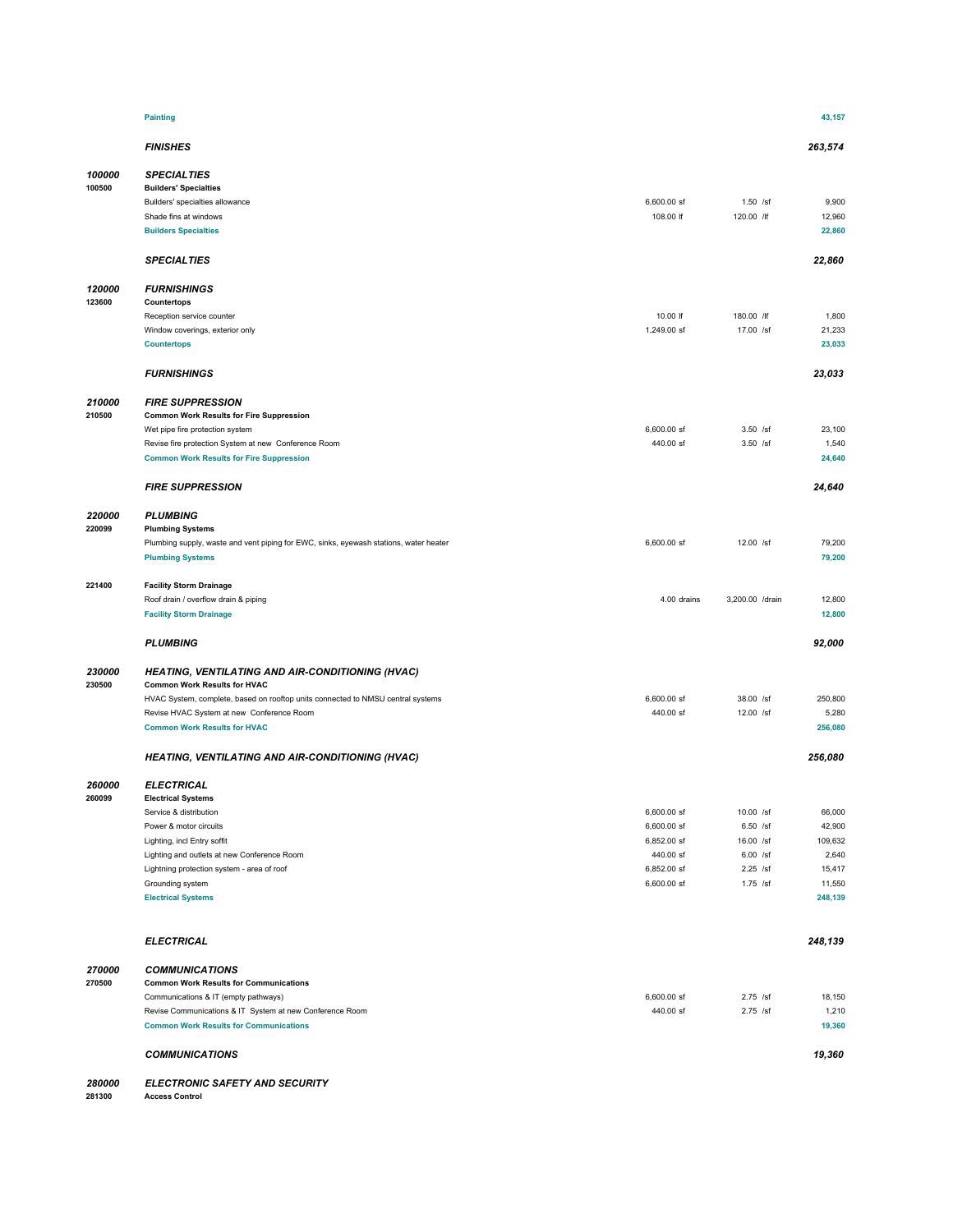|        | Access controls (empty pathways)             | 6,600.00 sf           | $1.50$ /sf    | 9,900     |
|--------|----------------------------------------------|-----------------------|---------------|-----------|
|        | <b>Access Control</b>                        |                       |               | 9,900     |
|        |                                              |                       |               |           |
| 281600 | <b>Intrusion Detection</b>                   |                       |               |           |
|        | Intrusion detection & alarm (empty pathways) | 6,600.00 sf           | $1.75$ /sf    | 11,550    |
|        | <b>Intrusion Detection</b>                   |                       |               | 11,550    |
|        |                                              |                       |               |           |
| 282300 | <b>Video Surveillance</b>                    |                       |               |           |
|        | Video surveillance (empty pathways)          | 6,600.00 sf           | $2.00$ /sf    | 13,200    |
|        | <b>Video Surveillance</b>                    |                       |               | 13,200    |
| 283100 | <b>Fire Detection and Alarm</b>              |                       |               |           |
|        | Fire detection & alarm                       | 6,600.00 sf           | $2.50$ /sf    | 16,500    |
|        | <b>Fire Detection and Alarm</b>              |                       |               | 16,500    |
|        |                                              |                       |               |           |
|        | <b>ELECTRONIC SAFETY AND SECURITY</b>        |                       |               | 51,150    |
| 320000 | <b>EXTERIOR IMPROVEMENTS</b>                 |                       |               |           |
| 320600 | <b>Schedules for Exterior Improvements</b>   |                       |               |           |
|        | Sidewalk/pavement revisions - allowance      | 550.00 sy             | 50.00 /sy     | 27,500    |
|        | Landscaping and irrigation - allowance       | $1.00$ $ls$           | 25,000.00 /ls | 25,000    |
|        | <b>Schedules for Exterior Improvements</b>   |                       |               | 52,500    |
|        | <b>EXTERIOR IMPROVEMENTS</b>                 |                       |               | 52,500    |
|        |                                              | <b>Unloaded total</b> |               | 2,120,355 |